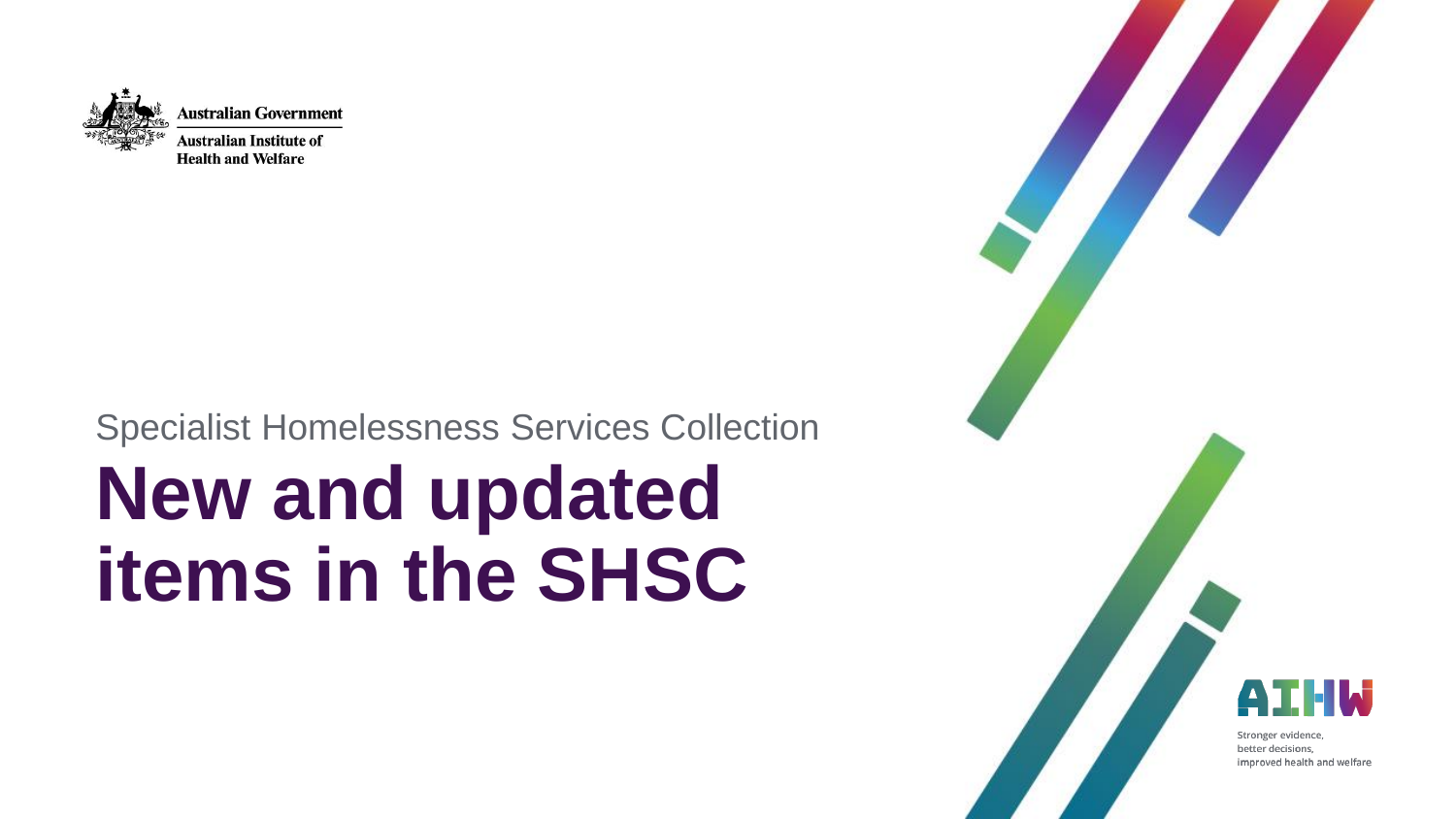## <span id="page-1-0"></span>**Home**

This information pack provides details on the new and updated items, which will be introduced into the SHSC from 1 July 2019.

New and changed items **ONLY** apply for new support periods that start on or after 1 July 2019. Clients with ongoing support periods at 1 July 2019 do not need these changes applied.

New items:

- [NDIS indicator](#page-2-0)
- [Main language other than English spoken at home](#page-5-0)
- [Proficiency in spoken English](#page-9-0)

Updated items:

- [Sex of client](#page-12-0)
- [Assistance for family and domestic violence](#page-14-0)

Select any of the above items to get more information.



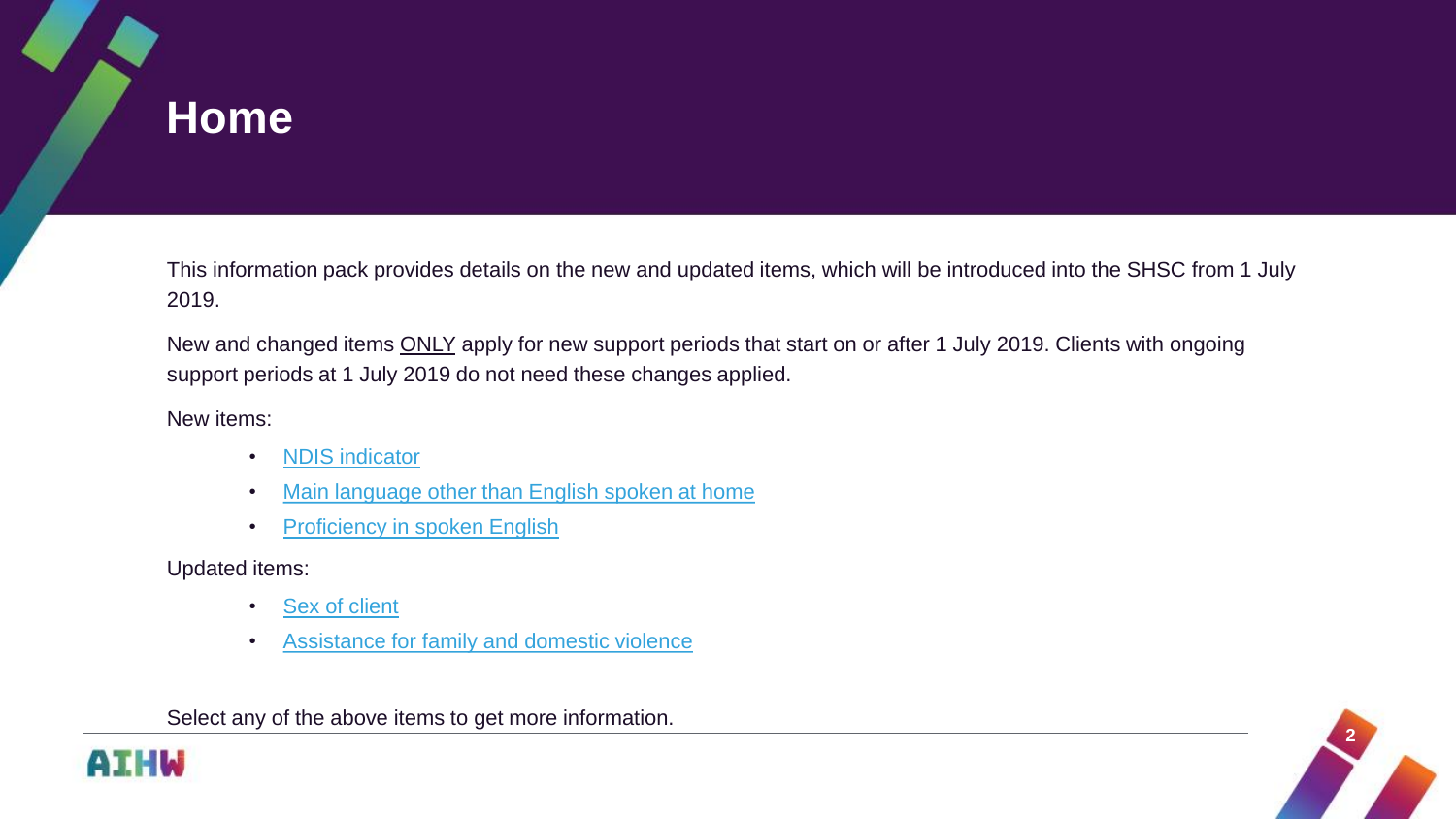## <span id="page-2-0"></span>**NDIS Indicator**

### **Description of new item**

- This is a new question which measures the client's participation in the National Insurance Disability Scheme (NDIS).
- It indicates whether a person is a participant in the National Disability Insurance Scheme (NDIS) **and** is receiving a package of support from the National Disability Insurance Agency (NDIA).
- The data collected may be used to understand more about SHS clients who are NDIS participants, so that policy and service responses can be developed that are effective for this particular group of clients.



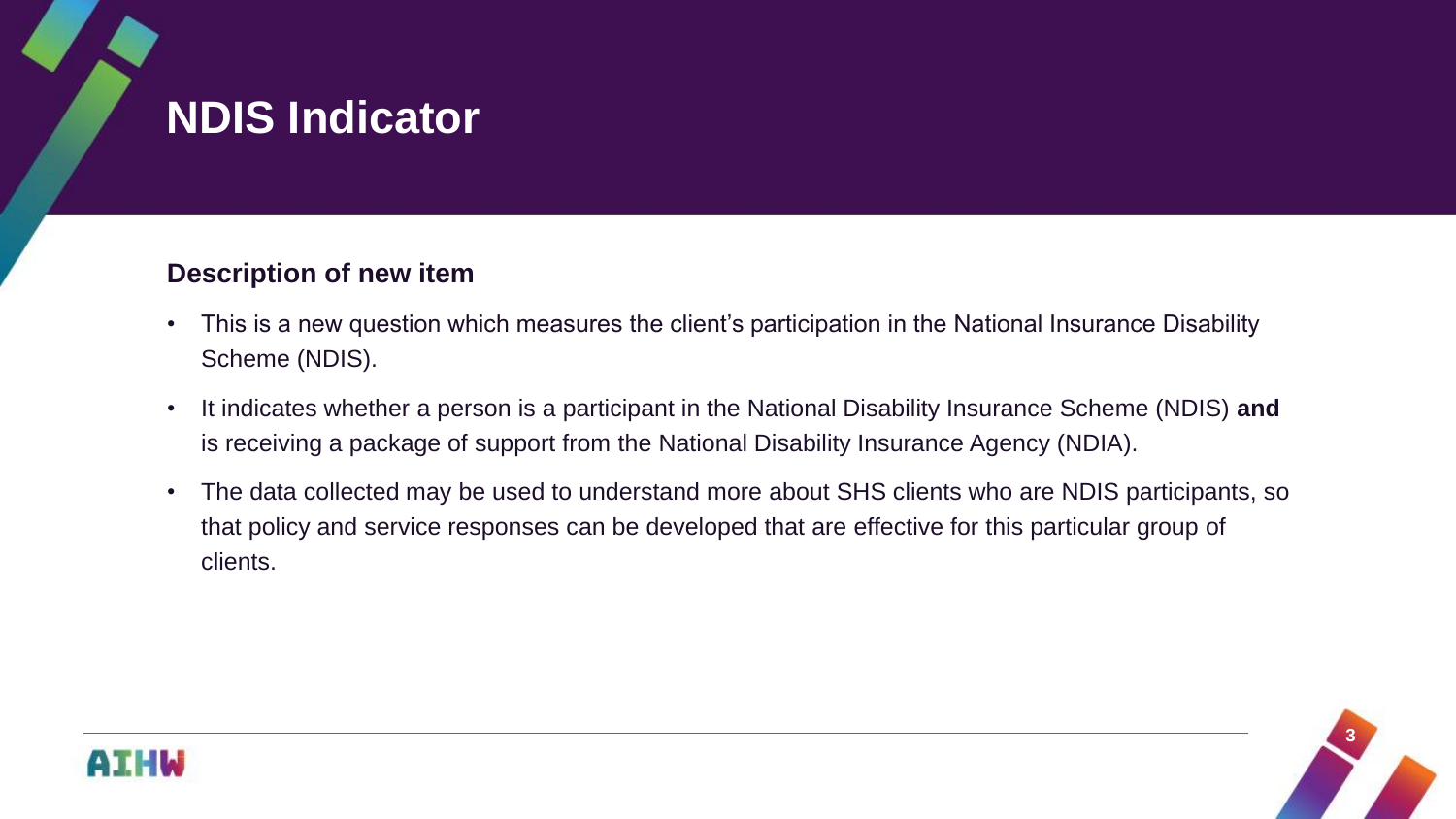## **NDIS Indicator**

### **Wording**

*Is the client currently receiving an agreed package of support through the National Disability Insurance Scheme?*

○ Yes ○ No ○ Don't know

### **How do I complete this item?**

- Ask if the client is currently receiving an agreed package of support through the NDIS.
- The question should be answered from the perspective of the client. A carer can answer on behalf of the client.

*Note:* Not all clients identified as having a disability in the SHSC are eligible for the NDIS.



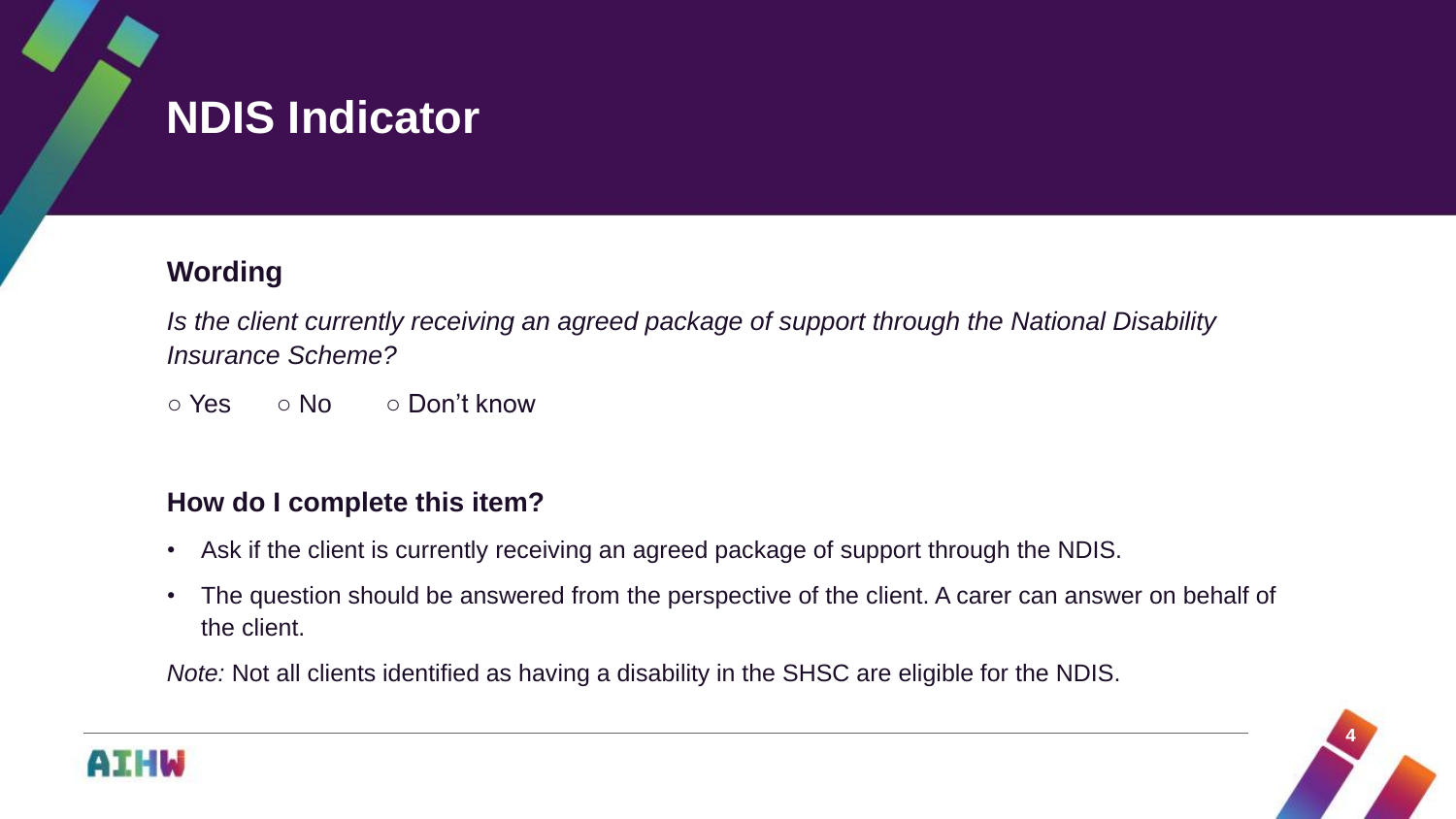## **NDIS Indicator**

#### **Response definitions**

*Yes*

• The client is currently receiving an agreed package of support through the NDIS.

*No*

- The client is not currently receiving an agreed package of support through the NDIS. This includes any client who is not eligible to apply for the NDIS.
- The client has applied for support through the NDIS and has been found to be eligible for the scheme, but is not yet receiving an agreed package of support.

#### *Don't know*

• The information is not known or the client has refused to provide the information.



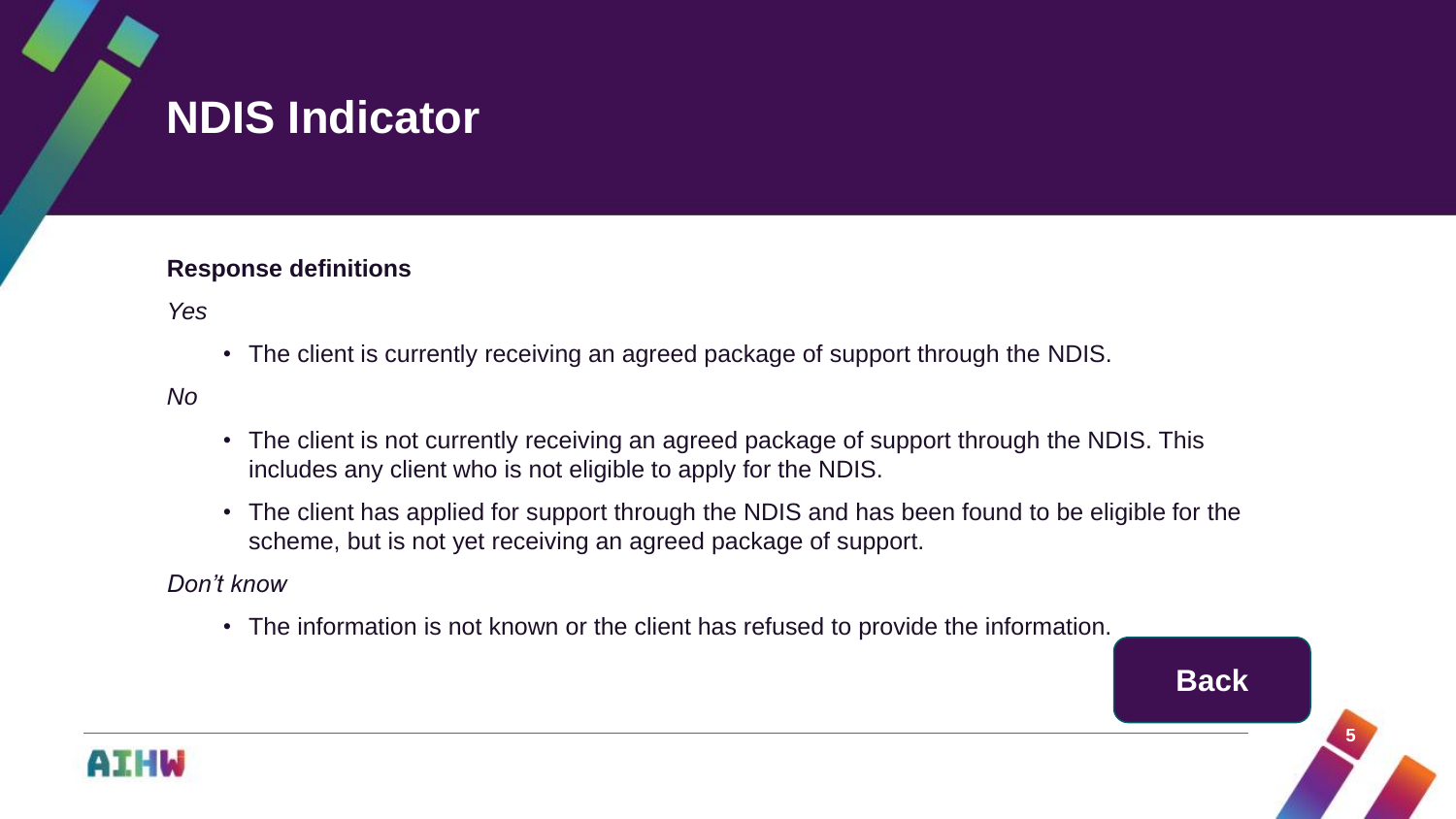### <span id="page-5-0"></span>**Description of new item**

- This item identifies whether the client speaks a language other than English at home. If the client speaks English as well as another language at home, then this item identifies the non-English language that is spoken at home, on a regular basis, to communicate with other residents and regular visitors to the home.
- The information can be used to indicate how many clients may suffer disadvantage in terms of their ability to access services due to language and/or cultural difficulties.



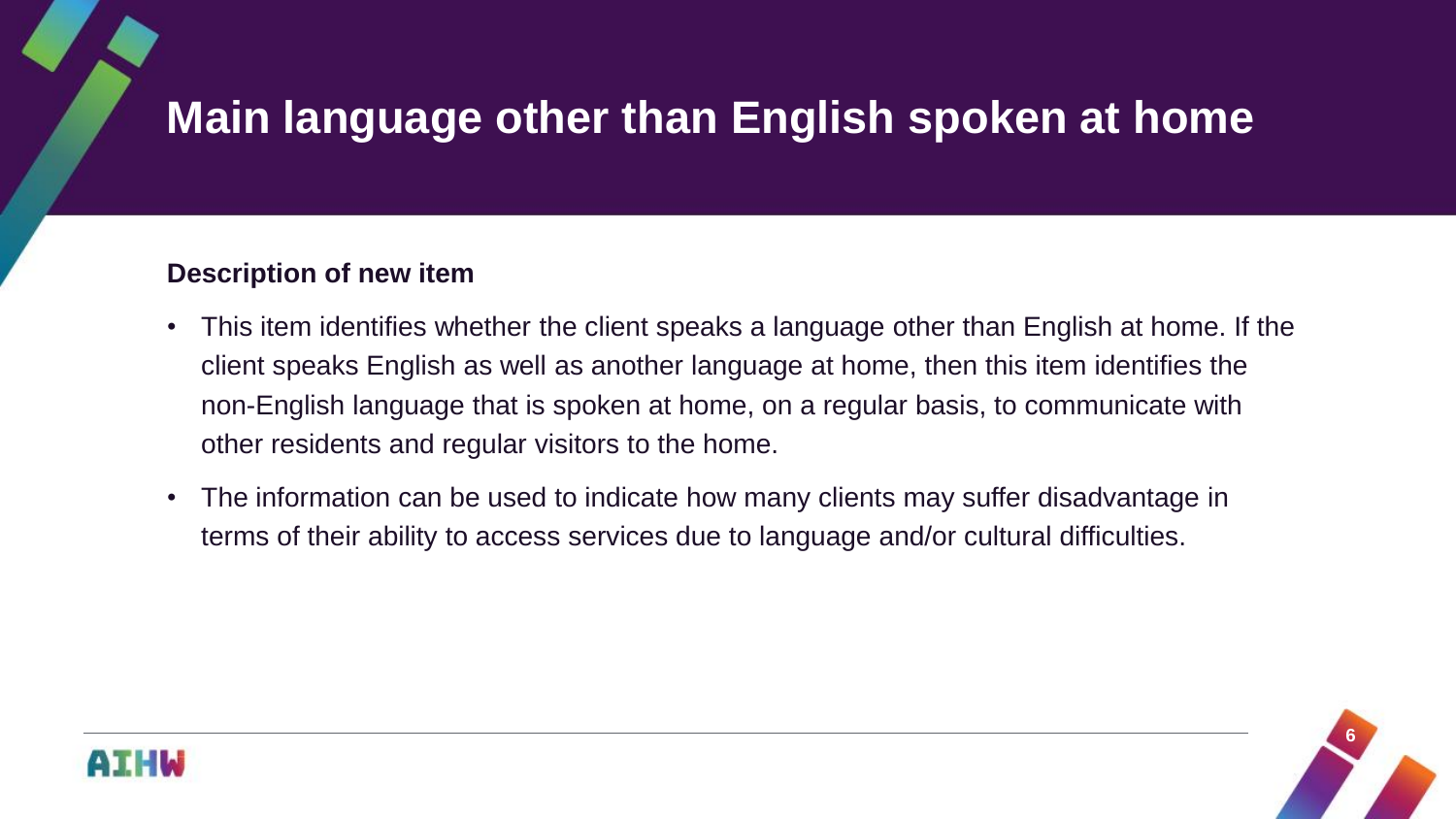#### **Wording**

*Does the client speak a language other than English at home?* 

#### **Response definitions**

*No language other than English is spoken at home*

• Record 'English'.

*Language other than English is spoken at home*

• Record the main language, other than English, spoken at home.

*Not stated*

- The main language spoken is not known to the agency worker.
- The main language is not in the list of languages provided.
- The client cannot communicate at all.



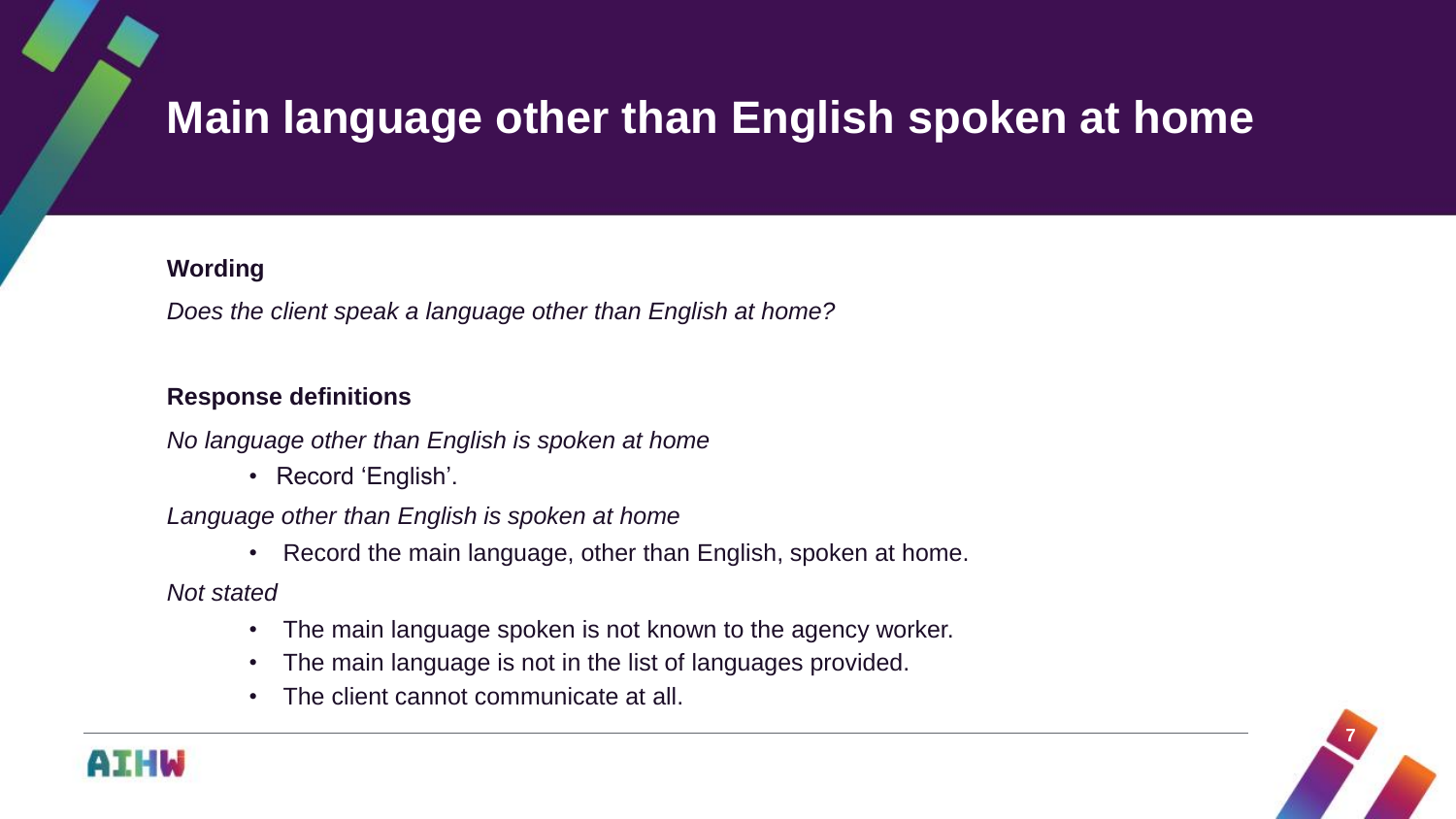### **How do I complete this item?**

• Ask if the client speaks a language other than English at home, on a regular basis to communicate with other residents or regular visitors.





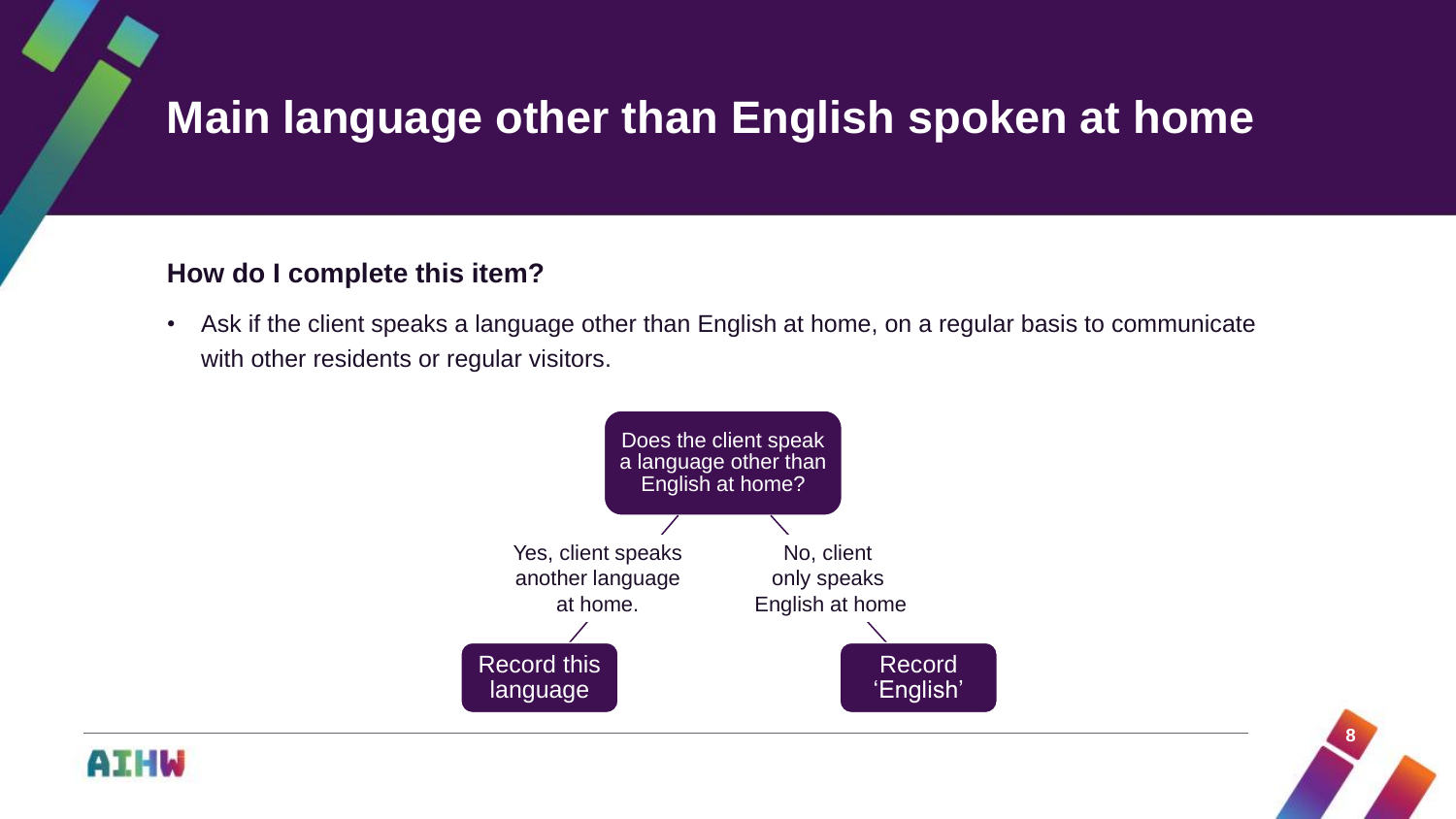### **How do I complete this item?**

- If two or more non-English languages are spoken at home, select the language spoken most often.
- Where the client is without a home, record the main language spoken other than English.
- If a child aged under 2 years is expected to learn to speak a language other than English at home, record that language. Otherwise, record 'English'.
- Auslan and other sign languages are included as options in the list of languages. Signed English/finger spelling should be recorded as 'English'.
- For clients who cannot communicate due to an intellectual or physical disability, select 'Not stated'.
- If the agency worker updates the response to this question, the response to 'Proficiency in spoken English' must also be reviewed.



**9**

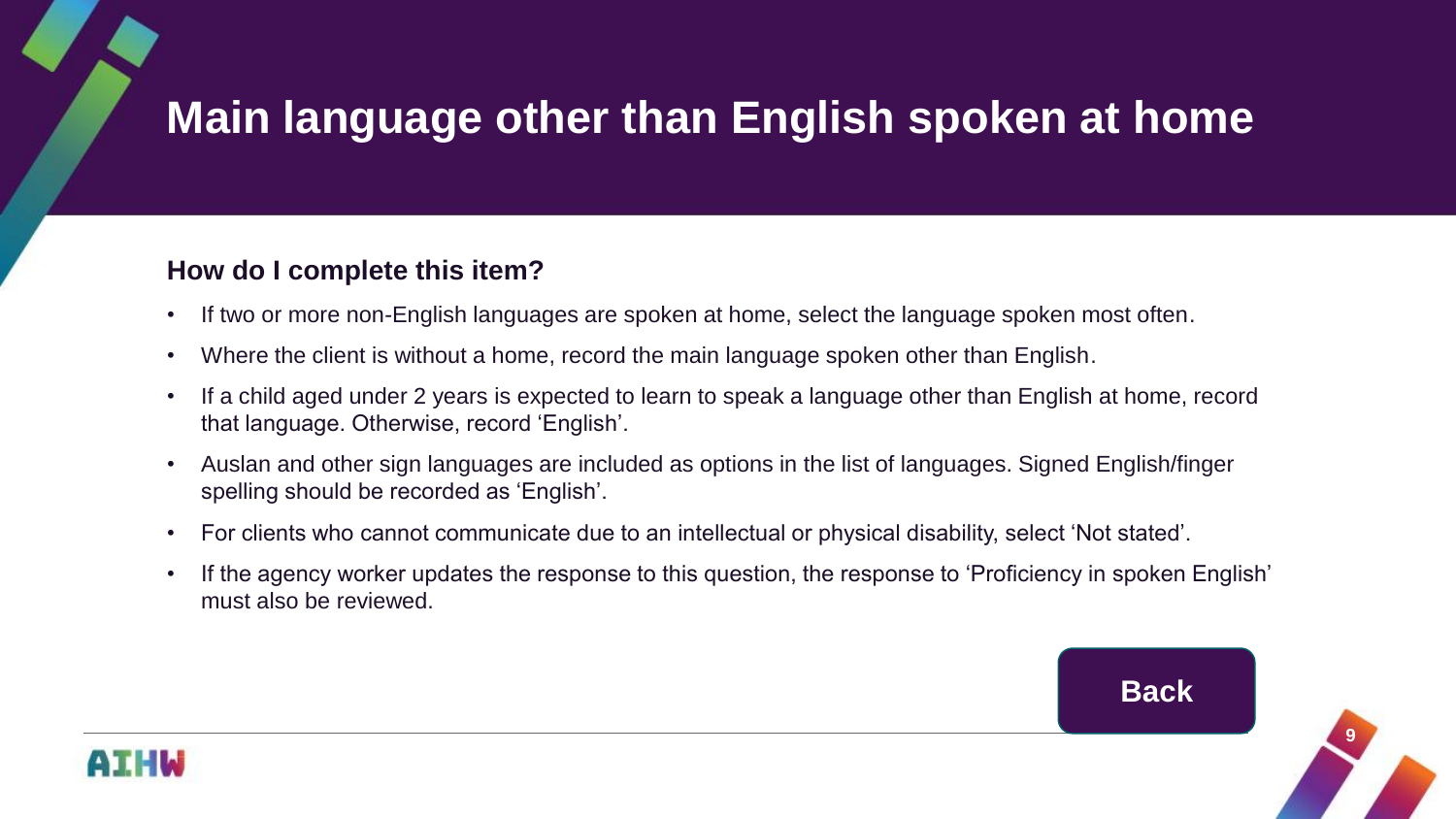## <span id="page-9-0"></span>**Proficiency in Spoken English**

## **Description of new item**

- This item is only asked of clients who speak a language other than English at home and indicates how well they speak English.
- The information can be used to indicate how many clients may suffer disadvantage in terms of their ability to access services as a result of a lack of competence in spoken English.

### **Wording**

*Does the client consider that they speak English, very well, well, not well or not at all?*

○ Very Well ○ Well ○ Not well ○ Not at all ○ Don't know ○ Not applicable



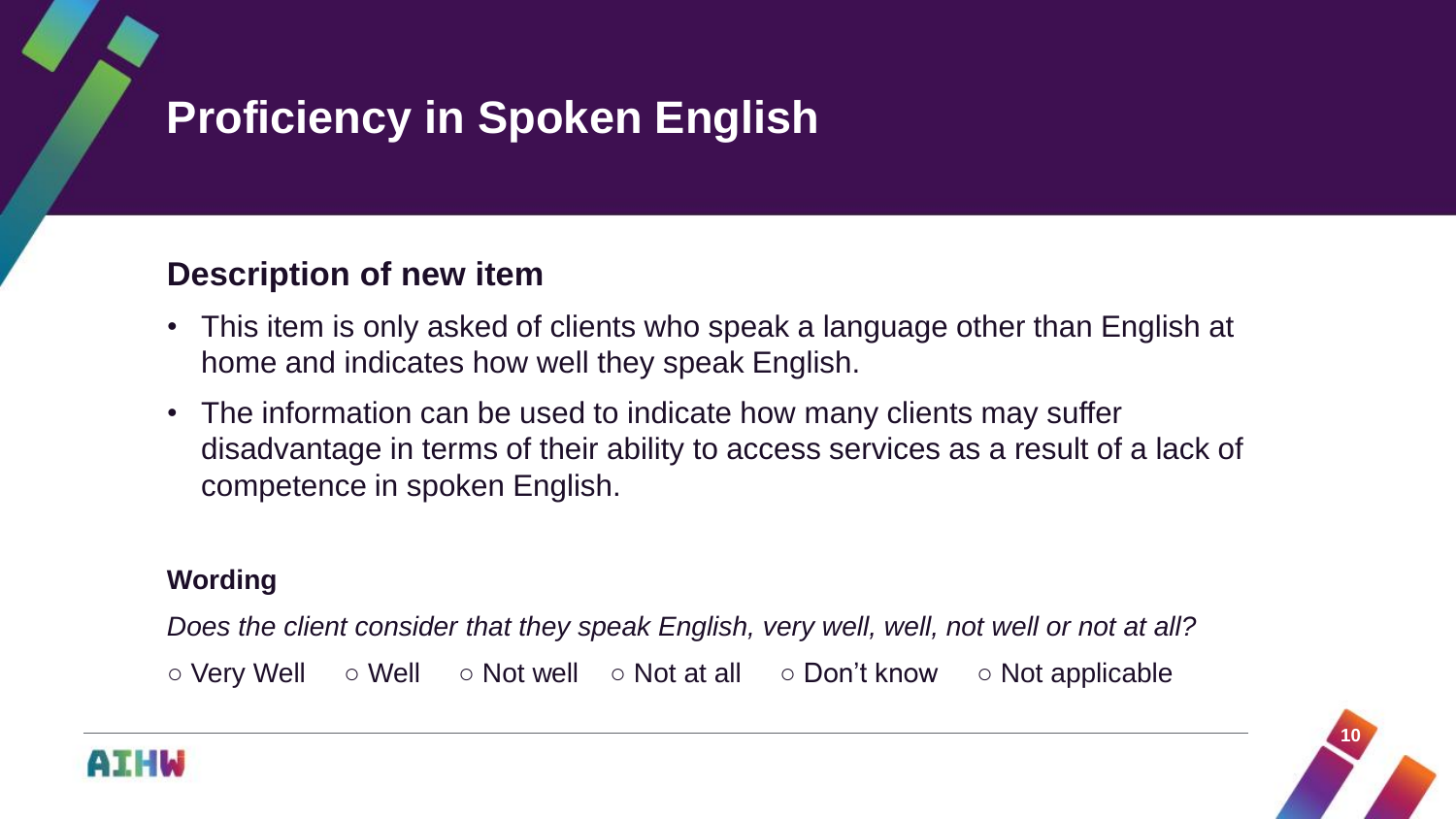## **Proficiency in Spoken English**

### **How do I complete this item?**

- This is asked after the main language spoken at home is identified.
- If the client speaks a language other than English at home, ask how well they consider they speak English.
- Record 'Not applicable' if the client only speaks English at home or is aged less than 5 years.
- It is a self-assessed view about how well a client considers they can conduct a conversation in English about everyday things.



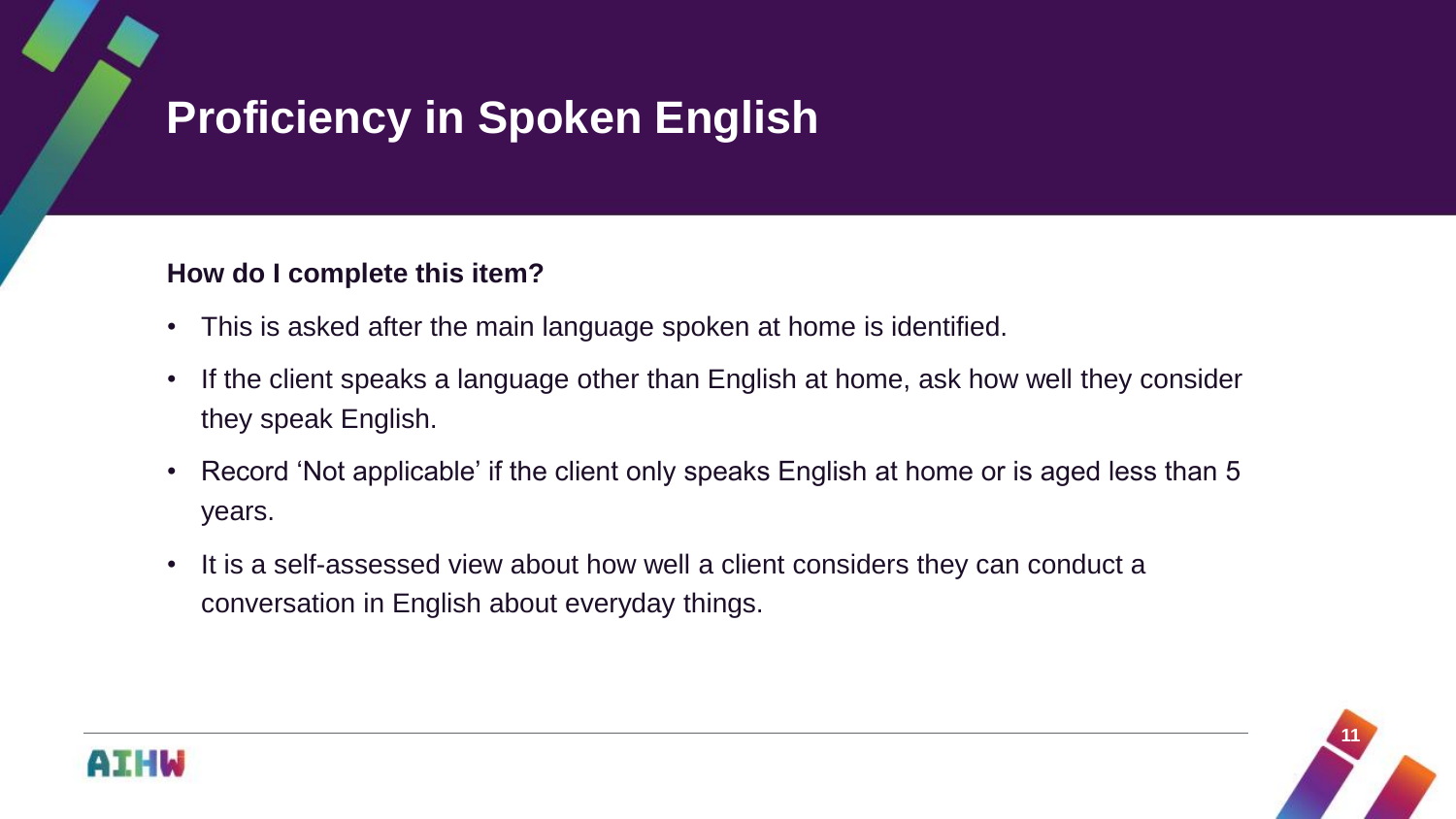## **Proficiency in Spoken English**

#### **Response Definitions**

*Very well*

• The client considers that they speak English very well.

#### *Well*

• The client considers that they speak English well.

#### *Not well*

• The client considers that they do not speak English well.

*Not at all*

- The client considers that they cannot speak English at all.
- The client cannot verbally communicate due to an intellectual or physical disability.

#### *Don't know*

• The information is not known or the client has refused to provide the information.

#### *Not applicable*

- The client only speaks English at home.
- The client is aged less than 5 years.

### **[Back](#page-1-0)**



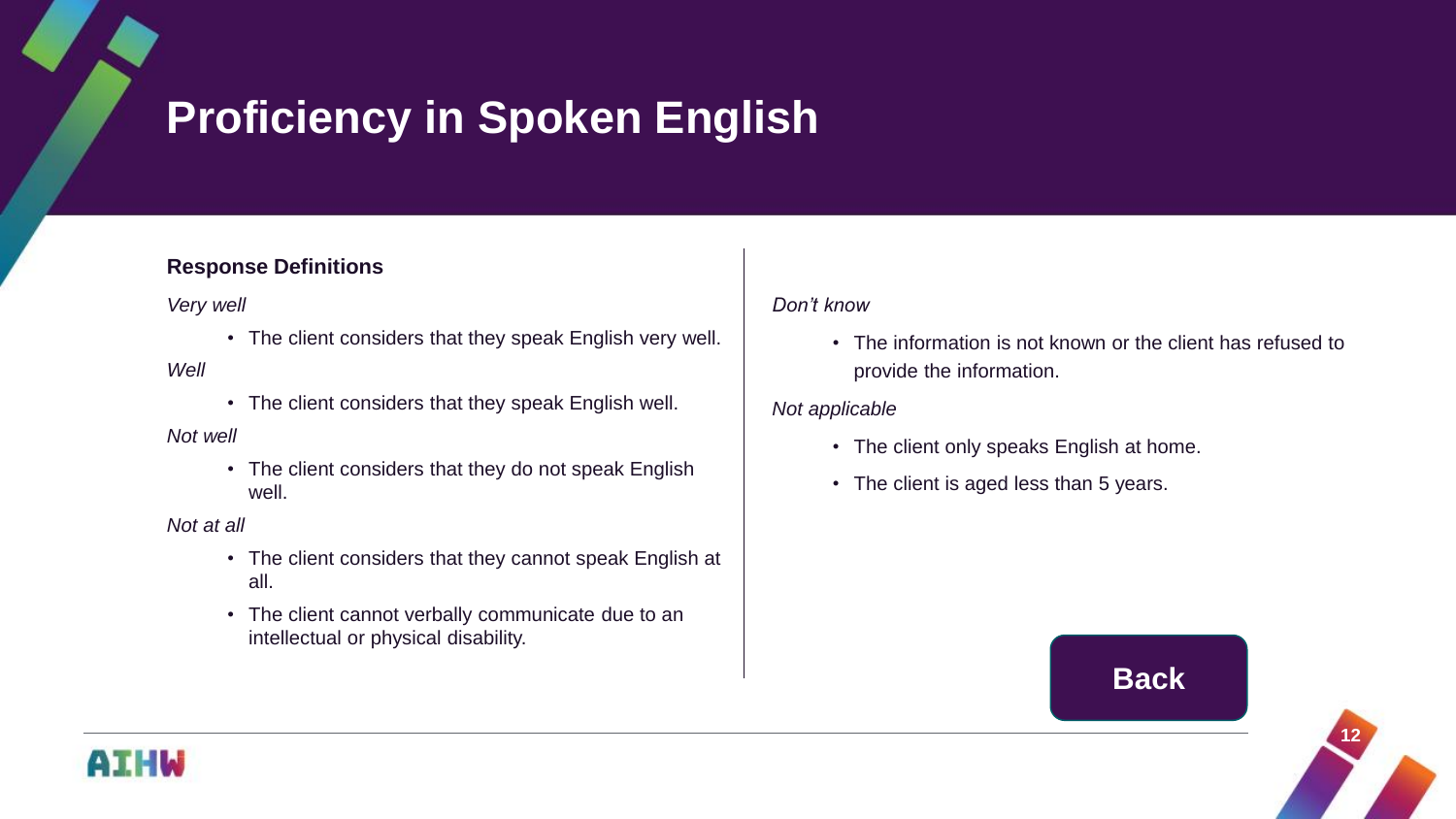## <span id="page-12-0"></span>**Sex of client**

### **Summary of change**

- A new option of "Other" has been added to the questions which record the person's sex.
- This option appears in both the Client Support Period and the Unassisted Persons Form.

### **Revised question**

*Sex*

○ Male ○ Female ○ Other



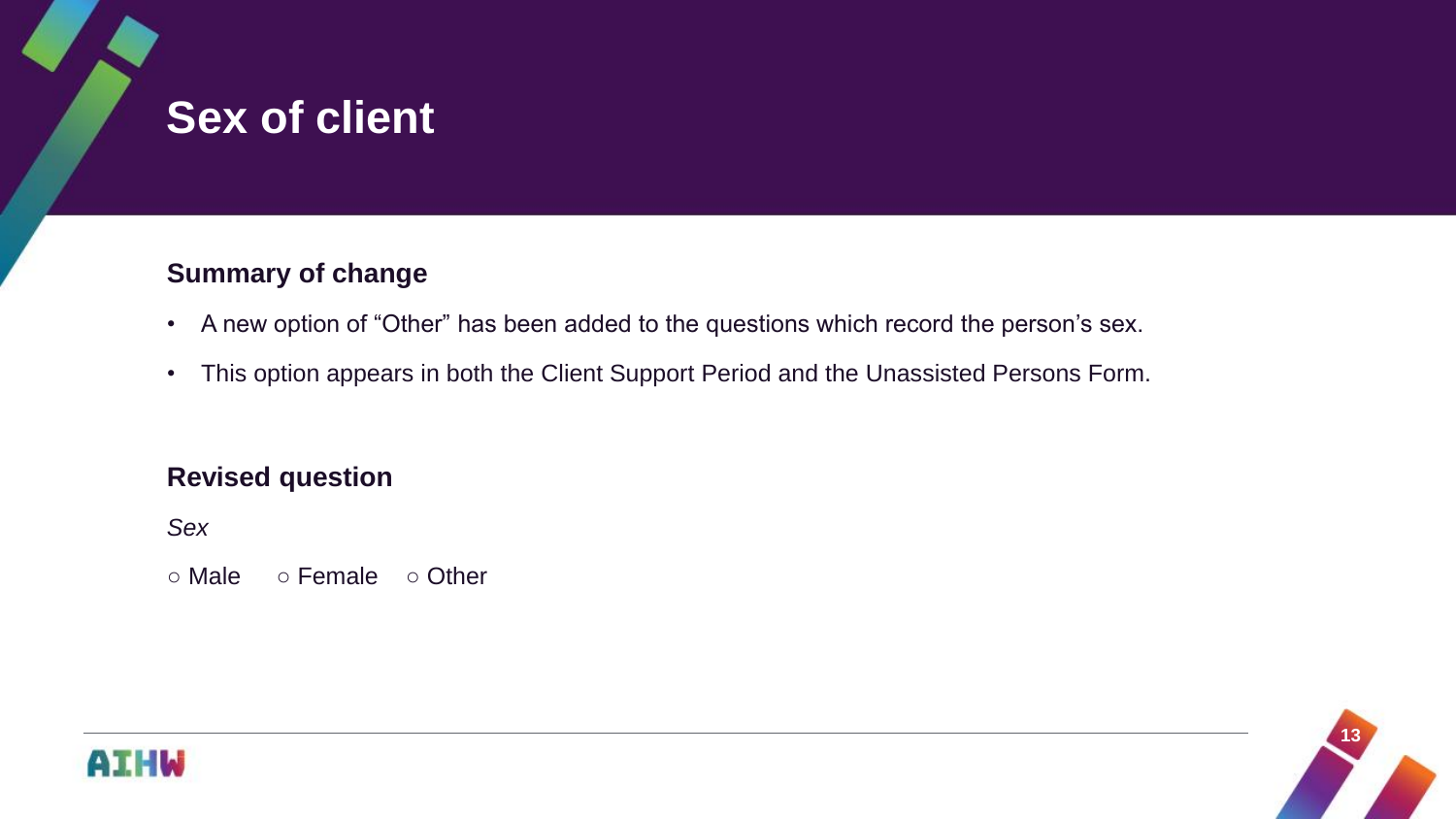## **Sex of client**

### **Explanation of change**

- The addition of the 'Other' response category enables recording of people who do not have biological characteristics typically associated with either the male or female sex, as reported by the client.
- This option can be used to record persons identifying as 'indeterminate', 'intersex', 'nonbinary' and 'unspecified'.
- Apart from the addition of 'Other', this question is recorded in the same way it has been previously collected.



**14**

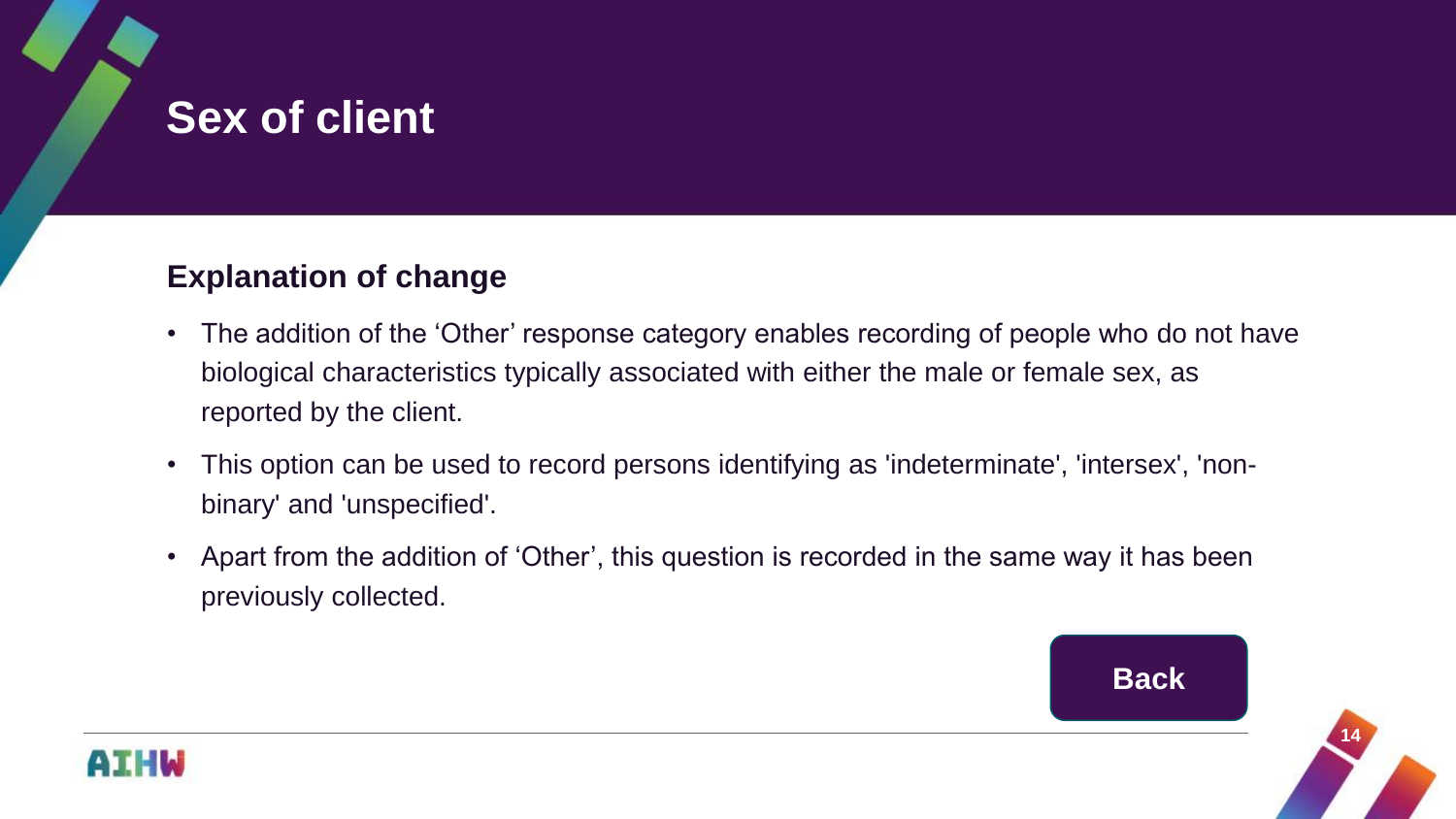### <span id="page-14-0"></span>**Summary of Changes**

• A number of responses have been added to existing items to further clarify data in relation to domestic violence.

#### **New responses added to the following items**

*Source of Referral*

• Family and domestic violence service (non SHS)

*Services and assistance*

- Assistance for family/domestic violence victim support services
- Assistance for family/domestic violence perpetrator support services

*Services requested by unassisted persons*

• Assistance for family and domestic violence



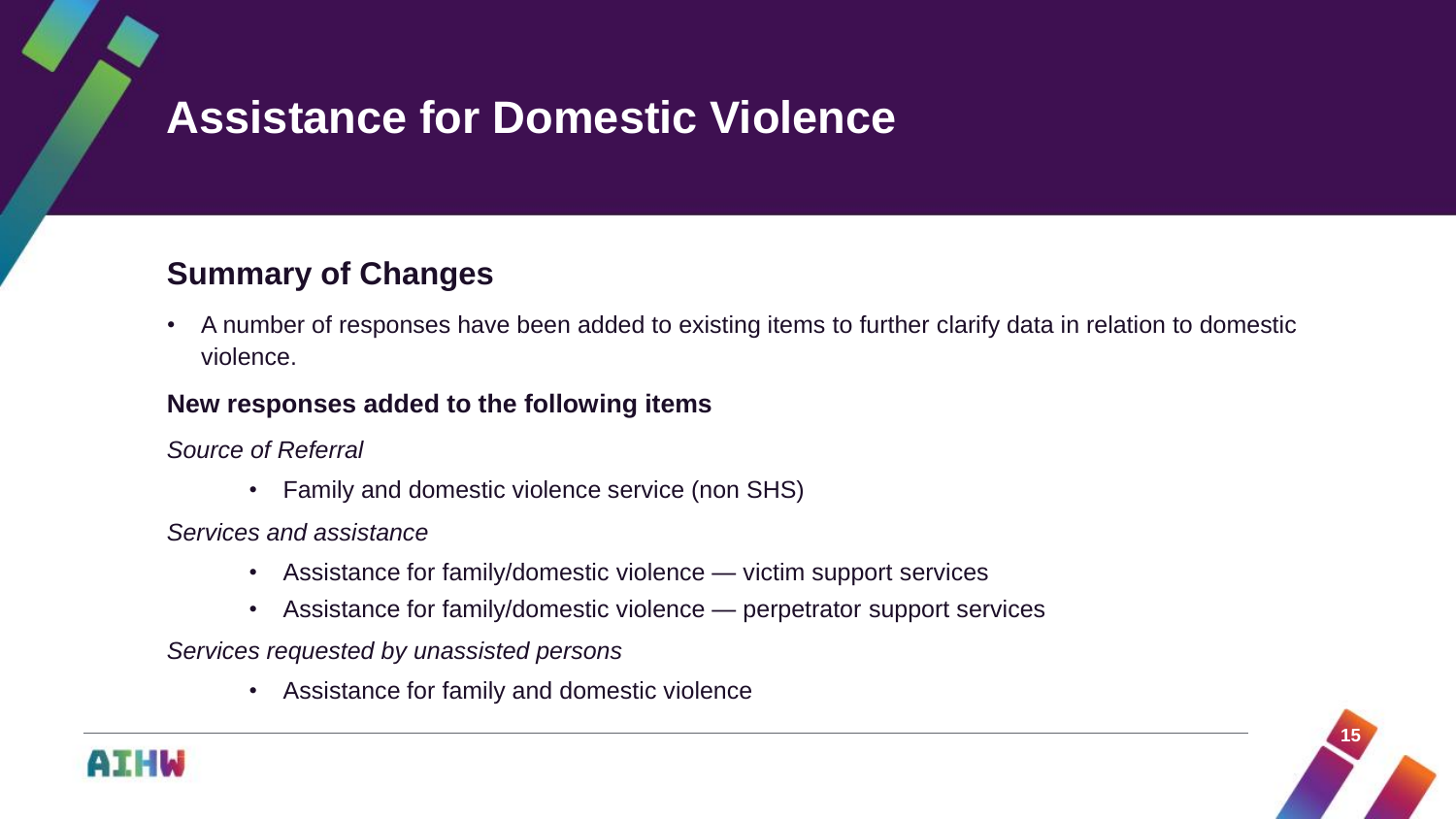### **Source of referral – Definition of new response**

Family and domestic violence service (non SHS)

- A family and domestic violence service which is not a SHS agency, that delivers services to a specific target group – people experiencing family and domestic violence (for both victims and perpetrators).
- This does NOT include Specialist Homelessness Services agencies that provide family and domestic violence services. These should be recorded under 'Specialist Homelessness Agency/outreach worker'.
- This includes children and accompanying family members if they themselves are receiving these services.



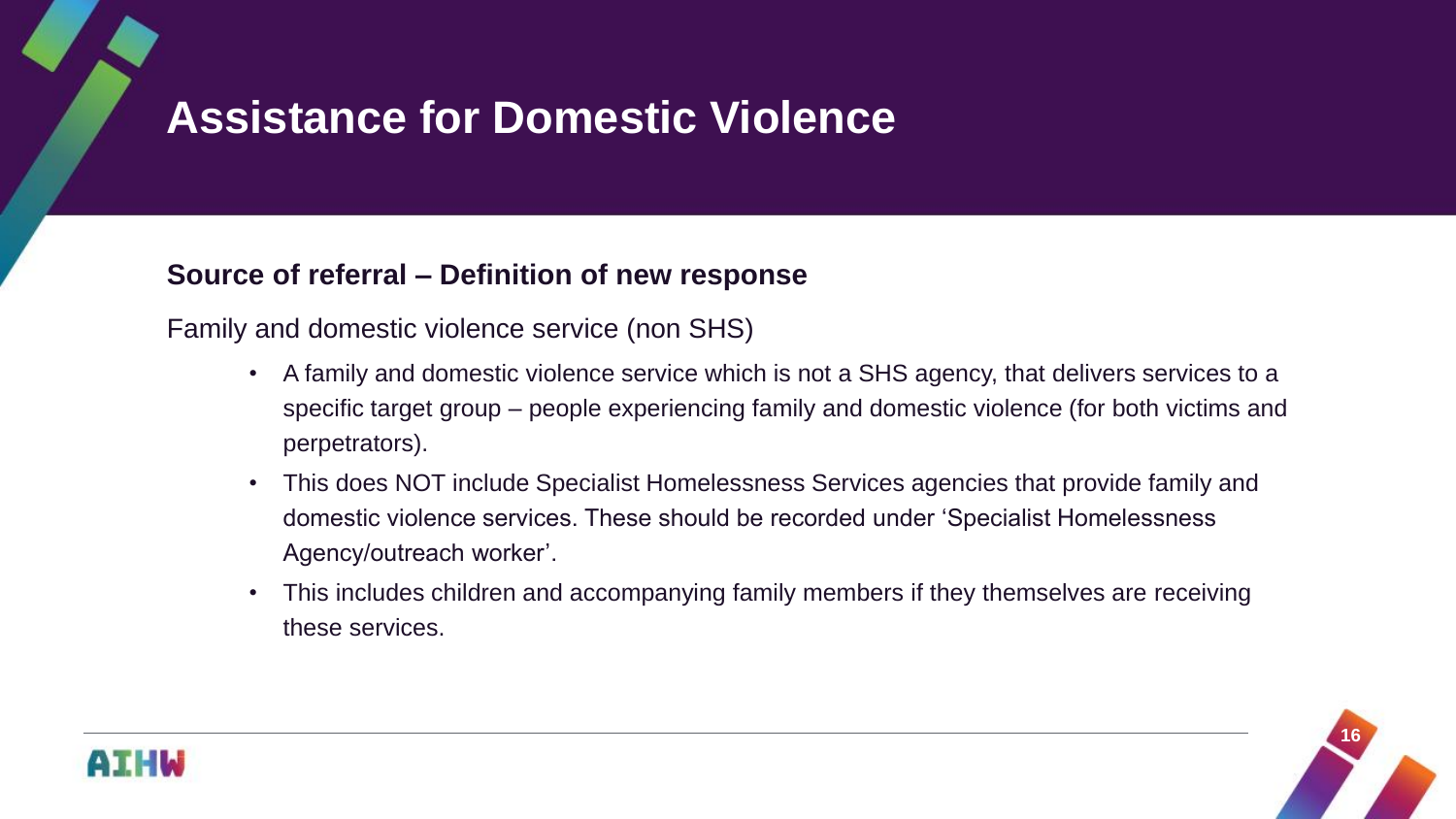## **Services and assistance – Definition of new responses**

Assistance for family/domestic violence — victim support services

- One-to-one discussion or group sessions with the client, focused around violence (for example, physical or emotional abuse) inflicted on the client by a family member, including a current or former spouse/partner.
- This includes referring the client for counselling to a family and domestic violence support group, or specialised domestic violence support service for victims of domestic violence.
- This includes children and accompanying family members if they themselves receive support services for victims.



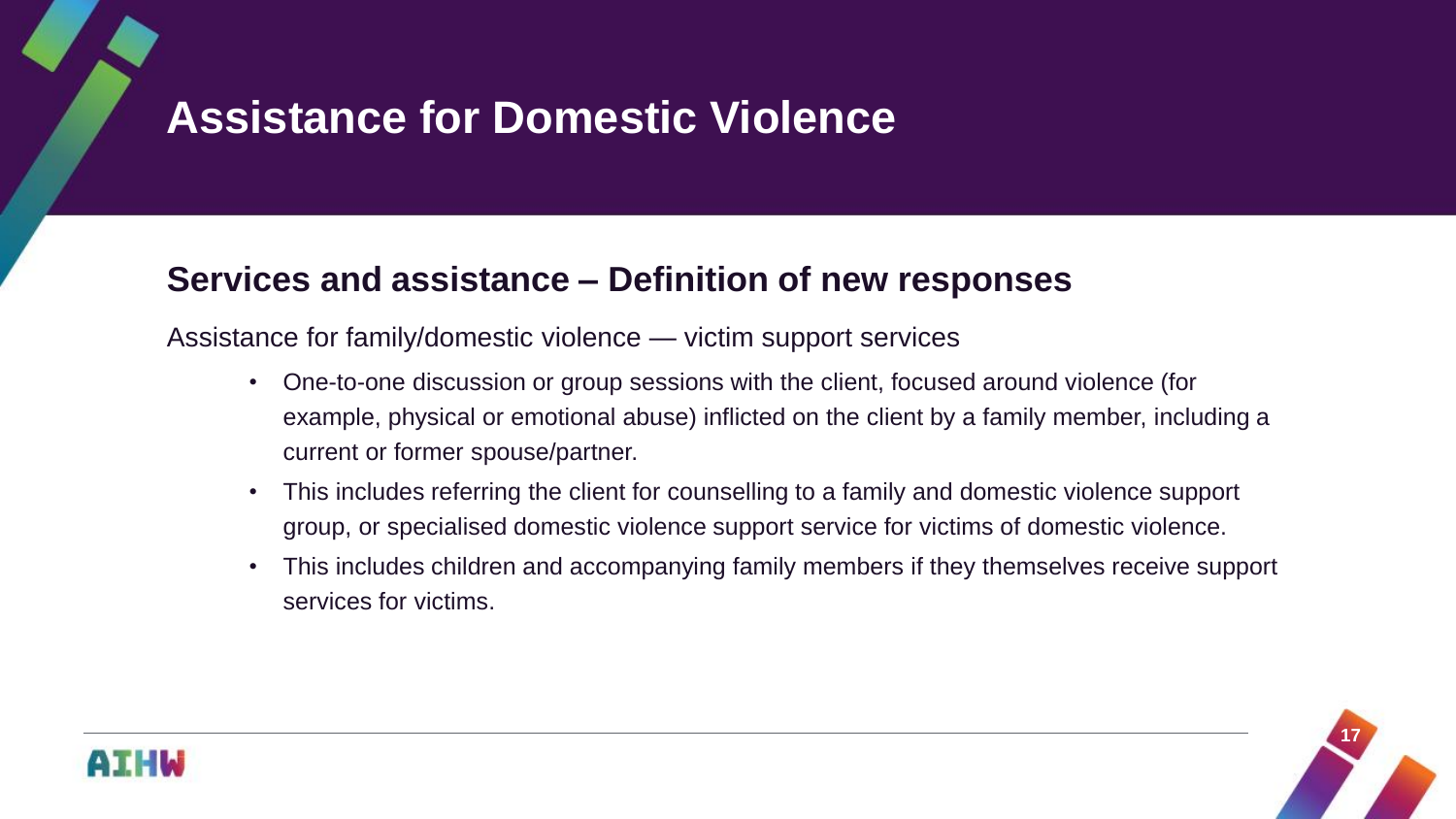### **Services and assistance – Definition of new responses**

Assistance for family/domestic violence — perpetrator support services

- One-to-one discussion or group sessions with the client, focused around perpetrator support services for violence (for example, physical or emotional abuse) inflicted by the client on a family member, including a current or former spouse/partner.
- This includes referring the client for counselling to a family and domestic violence support group, or for specialised perpetrator support services.